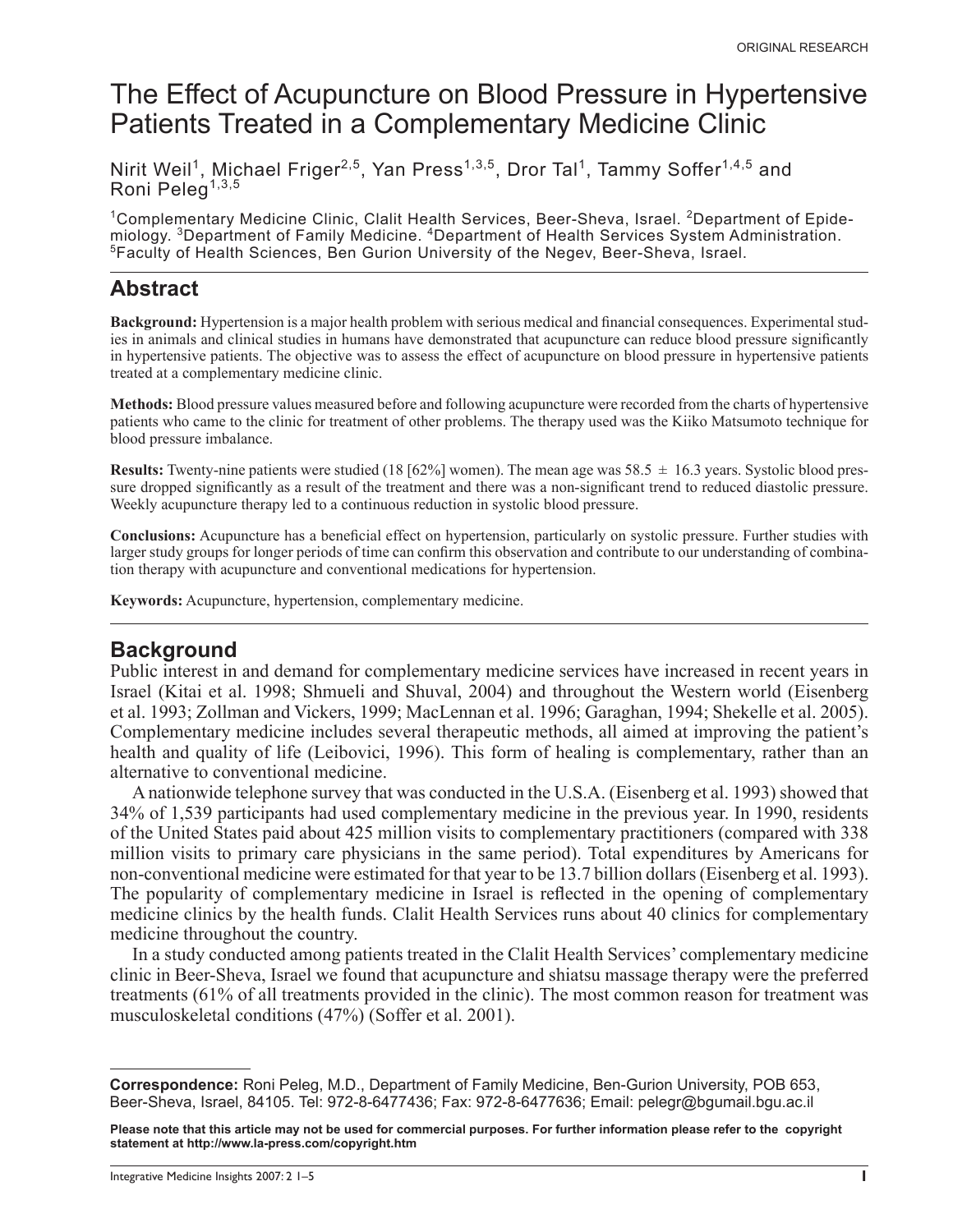Acupuncture is a Chinese method of treatment whose roots extend back 2,500 years or more. Acupuncture releases chemicals such as endorphins and enkephalins that can inhibit pain and generate a feeling of relaxation (Bianchi et al. 1991).

Practitioners trained in Oriental medicine believe that a vital energy called "chi" circulates in the body through 12 main pathways called meridians. Each meridian is named after a particular organ or "official," but the term actually relates to the energetic function more than the structure or anatomy of the organ. There are both surface and internal projections for each meridian. The surface projections contain sites called acupuncture points. Oriental medicine practitioners insert needles into these points to influence the body's chi to restore health (Tierney et al. 2003).

Published reports have indicated that acupuncture has a beneficial effect on blood pressure in studies of laboratory animals (Lee and Kim, 1994; Zhou et al. 1993) and humans (Kalish et al. 2004; Sainani, 2003; Guo and Ni, 2003; Chiu et al. 1997; Smith, 1992). The aim of the present study was to assess the effect of acupuncture on blood pressure in hypertensive patients undergoing treatment in a complementary medicine clinic.

# **Methods**

#### Setting

The Complementary Medicine Clinic of Clalit Health Services in Beer-Sheva treats about 3,000 patients who receive about 15,000 treatments annually. The therapy offered includes acupuncture, refl exology, shiatsu massage therapy, homeopathy, chiropractics, Feldenkreiss, biofeedback, naturopathy, herbal medicine, medical hypnosis, Bach flowers and more.

A physician examines every patient who comes to the clinic and recommends an appropriate therapy. Certified practitioners who have undergone appropriate training and supervision provide the treatment. Approximately 25% of the practitioners are medical doctors. The treatments are not included in the national basket of health services, so patients are required to pay for them.

# Study population

The study population was comprised of 29 hypertensive patients who received acupuncture therapy for reasons unrelated to their hypertension, but were also receiving medication for hypertension at the time.

#### Acupuncture

Each patient received 5–7 acupuncture treatments for their particular medical problem, weekly on the same day and at the same hour. One of the methods used was the Kiiko Matsumoto acupuncture technique for blood pressure imbalance, a Japanese acupuncture technique that is based on abdominal diagnosis (Matsumato and Birch, 1988). At each session needles were inserted regularly into all of the seven main points:

Sp. 6–strengthens the kidneys, especially kidney yin and essential hypertension due to kidney yin insufficiency.

Sp. 9–regulates and strengthens the spleen, hypertension due to dampness

Pc. 8–regulates the heart

Pc. 3–regulates the heart and expands and relaxes the chest

Pc. 5–regulates and strengthens the heart and relaxes the chest

Pc. 6–regulates and strengthens the heart and regulates the vessels

Pc. 4–regulates the heart for rheumatic heart disease, chest pain and palpitations

Acupuncture is carried out with needles (needles CE-02, size  $0.2 \times 30$ , Acumed, China). The patients remain with the needles inserted for 25 minutes. The same practitioner (NW) treated all study patients. Blood pressure measurements taken prior to and following therapy were recorded retrospectively from the patients' charts. All measurements were done with digital blood pressure equipment (Omeron model MX3, Omeron, Japan). Blood pressure was measured in each participant before and after each treatment at a minimum of 5 consecutive weekly sessions. Throughout acupuncture therapy the patients continued to take their regular hypertension medications. We asked the study patients to report any changes in their medical treatment. None reported any such changes. We did not ask them about lifestyle changes.

# Statistical analysis

Paired t-tests were used to compare mean blood pressure values before and after each treatment.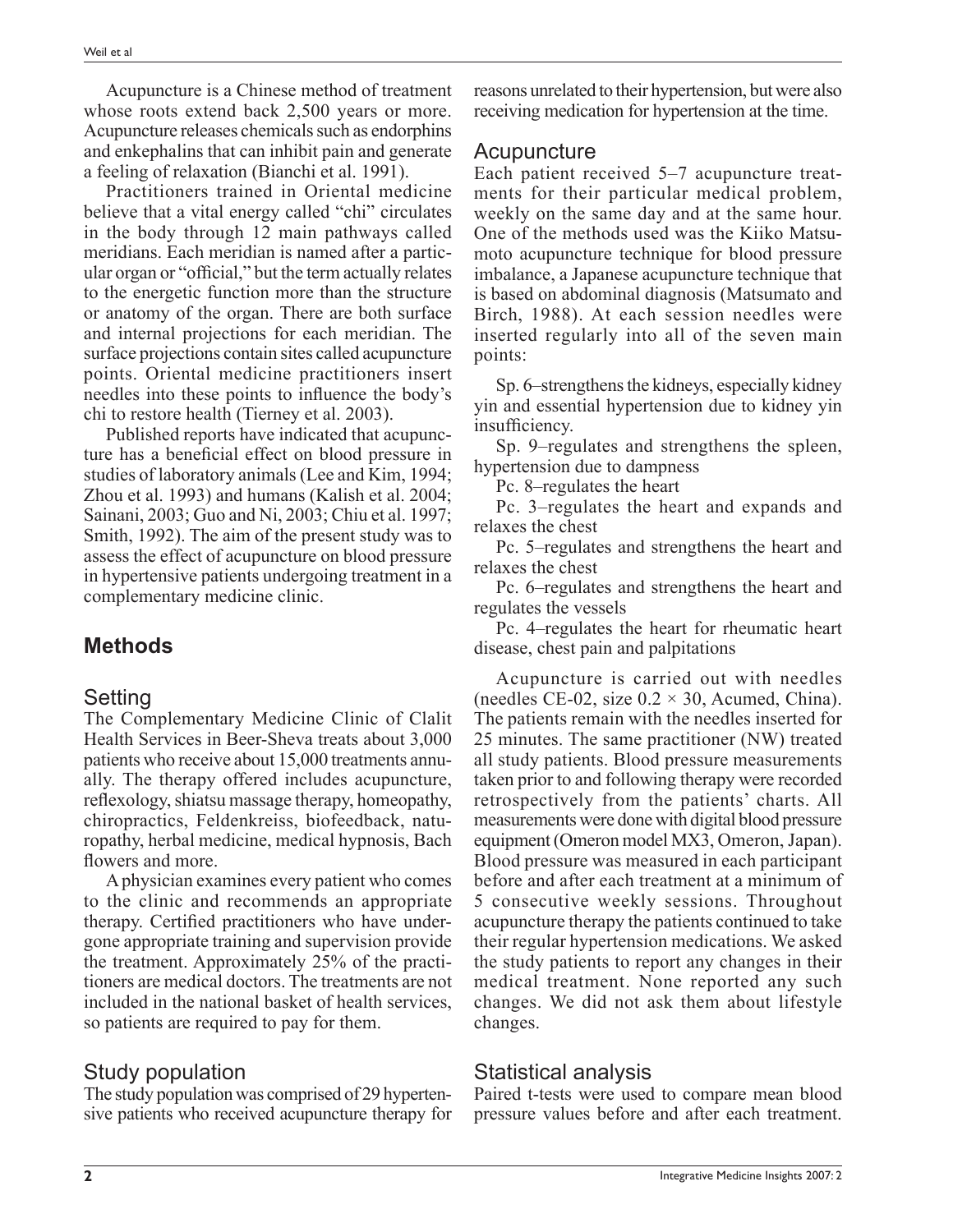ANOVA for repeated measurements by the General Linear Model (GLM) was used to analyze the cumulative effect of acupuncture on blood pressure. Statistical significance was set at  $p < 0.05$ , throughout.

#### **Results**

Blood pressure was measured in 29 patients, 18 women (62%). The mean age was  $58.5 \pm 16.3$ years. Blood pressure was measured for all 29 participants before and after the first five treatment sessions. At session 6 the blood pressure was measured in 23 patients and at session 7 in 20 patients. Systolic pressure was more beneficially affected than diastolic pressure by acupuncture. The mean systolic and diastolic pressures before and after each acupuncture session are shown in Tables 1 and 2, respectively.

The mean systolic blood pressure before the first treatment session was  $153.0 \pm 16.2$  compared with  $128.6 \pm 15.3$  after the seventh session. The mean diastolic blood pressure before the first treatment session was  $85.9 \pm 12.3$  compared with  $76.8 \pm 9.6$  after the seventh session.

Figure. 1 shows the results of ANOVA for repeated measurements performed to assess the effect of treatment over time (number of treatments). A reduction in blood pressure was observed as follows: 1) systolic pressure before treatment ( $p < 0.001$ ), 2) systolic pressure after treatment  $(p=0.018)$ , 3) diastolic pressure before treatment ( $p = 0.35$ ), 4) diastolic pressure after treatment ( $p = 0.018$ ).

#### **Discussion**

Hypertension is a major health problem with serious medical and financial consequences. Experimental studies in animals and clinical

studies in humans have demonstrated that acupuncture can exert significant effects on the cardiovascular system and provide effective therapy for a variety of cardiovascular ailments (Smith, 1992). In the present study we found that systolic blood pressure was more beneficially affected than diastolic blood pressure by acupuncture therapy. Guo and Ni (Guo and Ni, 2003) reported similar findings. They also noted that acupuncture does not affect normotensive individuals.

It appears that acupuncture at defined points affects blood pressure through the rennin-angiotensin system. Acupuncture was placed on the Shih-Hsuan (Sipseon EX-UE-11) of two-kidney one clip hypertensive rats. Both the systolic blood pressure and the plasma renin activity decreased significantly after the acupuncture therapy. In the sham-operated and control rats the procedure did not lead to any significant changes (Lee and Kim, 1994). The results of that research suggest that the suppressive hemodynamic effect of acupuncture on the EX-UE-11 may be related to changes in plasma renin activity.

In the present study acupuncture was performed on hypertensive patients who received the therapy for other unrelated medical problems, but were also being treated for hypertension. Acupuncture was provided together with regular medical therapy and not in its place. It is possible that the referral to complementary medicine itself may have led the patients to take their medications more regularly or to change their lifestyles, e.g. by eat properly. However, these aspects could not be evaluated in the present study.

There are methodological limitations to this study. The study group was small, but despite this we found a significant reduction in systolic blood pressure in the short run. We do not know if this

| #              | N  | <b>Systolic blood pressure</b> |                  | <b>p</b> * | <b>Analysis of differences</b> |           |
|----------------|----|--------------------------------|------------------|------------|--------------------------------|-----------|
|                |    | <b>Before</b>                  | <b>After</b>     |            | <b>Mean</b>                    | <b>SD</b> |
|                | 29 | $153.0 \pm 16.2$               | $140.9 \pm 16.4$ | < 0.001    | $-12.1$                        | 12.1      |
| 2              | 29 | $145.4 \pm 16.8$               | $134.3 \pm 17.4$ | < 0.001    | $-10.2$                        | 10.8      |
| 3              | 29 | $144.4 \pm 16.2$               | $134.3 \pm 17.3$ | < 0.001    | $-10.1$                        | 9.4       |
| $\overline{4}$ | 29 | $141.3 \pm 14.8$               | $132.2 + 12.2$   | < 0.001    | $-9.1$                         | 10.1      |
| 5              | 29 | $138.6 \pm 16.0$               | $129.5 \pm 16.8$ | < 0.001    | $-9.1$                         | 10.9      |
| 6              | 23 | $139.0 \pm 18.0$               | $133.3 \pm 18.6$ | $=0.09$    | $-5.7$                         | 9.6       |
|                | 20 | $138.4 \pm 18.7$               | $128.6 \pm 15.3$ | $= 0.01$   | $-9.8$                         | 11.5      |

**Table 1.** Mean systolic blood pressure before and after each treatment session (mean  $\pm$  SD).

\*paired t-test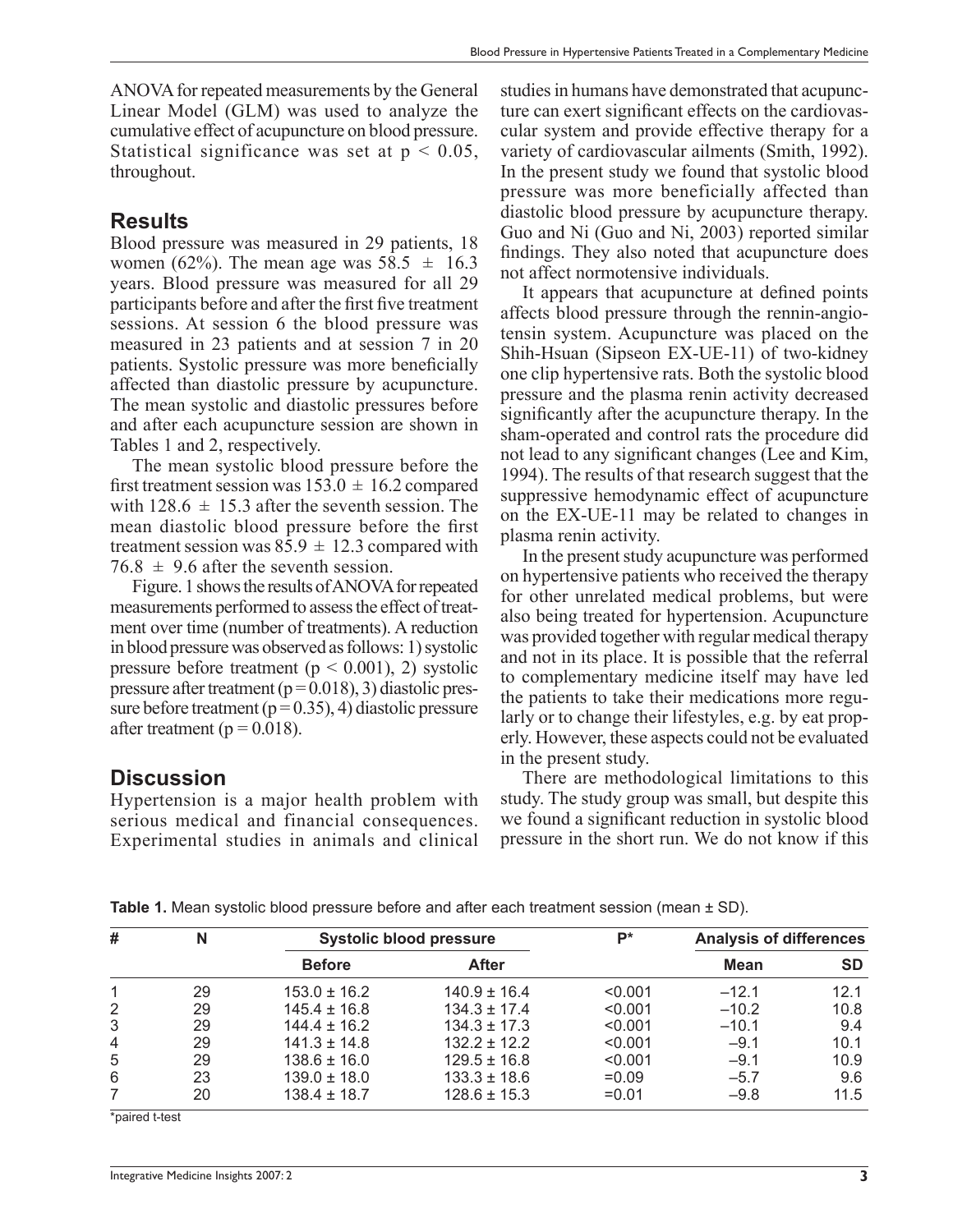| <b>Diastolic blood pressure</b> |                | <b>D</b> * | <b>Analysis of differences</b> |     |
|---------------------------------|----------------|------------|--------------------------------|-----|
| <b>Before</b>                   | <b>After</b>   |            | <b>Mean</b>                    | SD  |
| $85.9 \pm 12.3$                 | $80.4 \pm 7.8$ | $= 0.040$  | $-5.5$                         | 9.3 |
| $80.7 \pm 8.1$                  | $79.0 \pm 7.1$ | $= 0.136$  | $-1.7$                         | 5.8 |
| $80.8 \pm 7.6$                  | $77.2 \pm 9.3$ | $= 0.017$  | $-3.7$                         | 7.7 |
| $80.2 \pm 8.3$                  | $76.9 \pm 9.4$ | $= 0.006$  | $-3.4$                         | 6.1 |
| $76.8 \pm 9.4$                  | $75.6 \pm 9.9$ | $=0.333$   | $-1.2$                         | 6.4 |
| $78.6 \pm 7.6$                  | $76.5 \pm 8.1$ | $=0.071$   | $-2.1$                         | 5.4 |
| $78.1 \pm 9.6$                  | $76.8 \pm 9.6$ | $= 0.135$  | $-1.3$                         | 3.7 |

**Table 2.** Mean diastolic blood pressure before and after each treatment session (mean  $\pm$  SD).

\*paired t-test

effect would have been maintained in the long run. In addition, the same practitioner who did the acupuncture therapy measured the blood pressure, which could lead to bias. This chance of bias is reduced by the fact that the measurements were taken with electronic blood pressure equipment and the exact results were recorded in the patient's chart. Also, for this study the blood pressure measurements were collected retrospectively from the patients' charts reducing the danger of bias even further.

The study group is highly selected in that it was comprised of patients who sought this type of private treatment and were able to pay for it.

There was no control group in this study. A possible control group would have been patients undergoing sham acupuncture. In studies of acupuncture in the treatment of pain the investigators stated that although sham acupuncture may be as effective as real acupuncture, experimentally induced acute pain studies in animals and humans have consistently shown that real point stimulation is far superior to sham (Tierney et al. 2003).These conflicting findings have prevented sham acupuncture from being widely accepted as an appropriate control. The 1998 NIH Consensus Statement on Acupuncture recommendations for research focus on finding such a control (Tierney et al. 2003).



Figure 1. Mean systolic and diastolic blood pressure by treatment session. S-pre = systolic pressure before treatment; S-post = systolic pressure after treatment; D-pre = diastolic pressure before treatment; D-post = diastolic pressure after treatment.